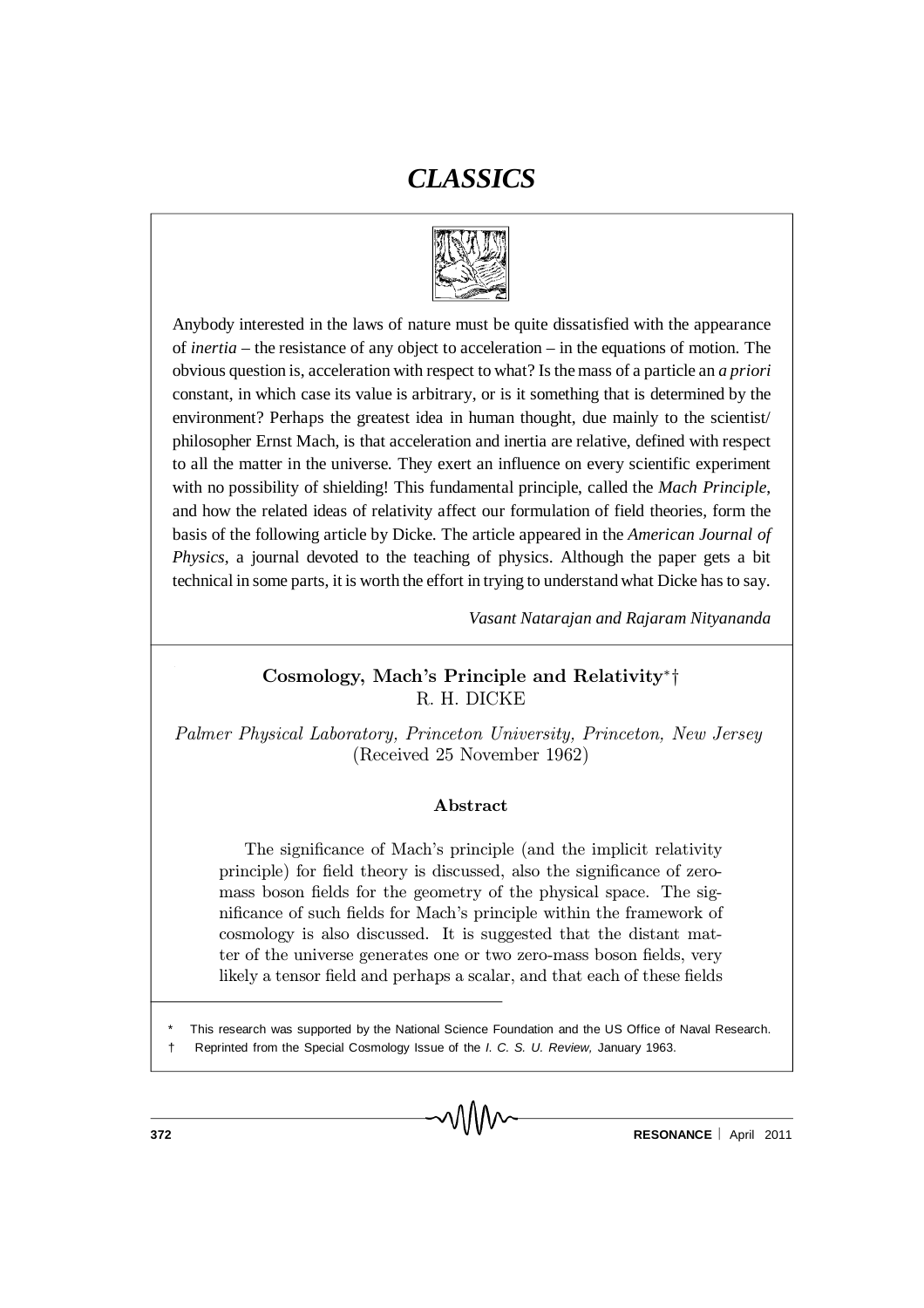propagates, carrying into the laboratory a quasistatic influence having its origin primarily in the distant matter of the universe. The observable effects of these "Machian fields" are described.

Cosmology is one of the most enchanting of the sciences, for man cannot contemplate the tremendous stretch of the universe, its origins and evolution, without feeling a bit humble. Having its roots in philosophic speculation, cosmology evolved gradually into a physical science, but a science with so little observational basis that philosophical considerations still play a crucial if not dominant role.

From observations made on galaxies in the unobscured 70% of the sky, made mostly in the northern hemisphere, observations which show a decided tendancy for galaxies to cluster, it is concluded, in spite of the clustering, that the universe is basically isotropic (after ignoring "small scale" inhomogeneities). Although these observations were made on a limited volume of space only, and from a single vantage point, we surmise that we would see this same idealized isotropic distribution from any point of observation.

Other observations are even more uncertain. Our knowledge of the density of matter in space is obtained from the visible matter, the stars in galaxies. Virtually nothing is known about intergalactic matter. The observationally determined Hubble expansion age of the universe is believed to be fairly reliable, but the fact that it has doubled twice in a decade shakes ones confidence in this number. While the new radio observations are beginning to provide badly needed supplementary information, the primary need of cosmology continues to be more observations.

Despite the deficiencies in the observational basis of cosmology, it has been possible to lift it above the level of conjecture. This is due largely to the use of a powerful theoretical tool, that of relativistic mechanics.

Perhaps the most important thing to be said about the principles of relativity in relation to the cosmological problem is that these principles provide a rigid frame work, a formal structure that delimits and helps to define the conclusions to be derived from the observations. In a very real sense the host of laboratory experiments performed by physicists, mostly with highenergy particle accelerators, experiments that help to establish the validity of the relativistic principles, are cosmological observations, for the general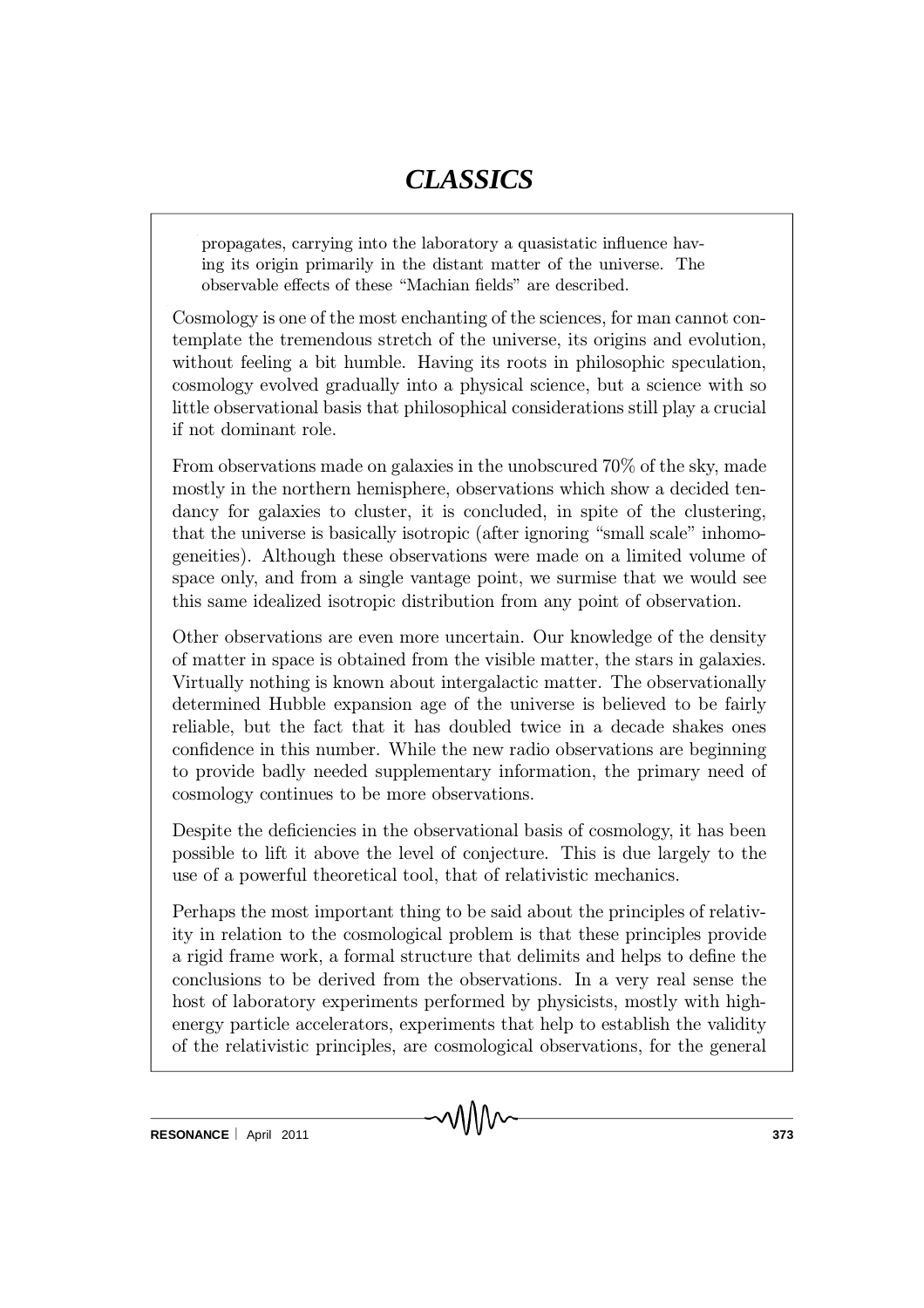principles thereby established are directly applicable to the cosmological problem.

While relativity is a strong tool provided by physicists for dealing with the cosmological problem, its early orgins are actually to be found in cosmology. In the early 18th century Bishop G. Berkeley,<sup>1</sup> the British philosopher, in commenting upon Newton's concept of an absolute physical space remarked that this concept was without a physical basis, for a vacuum, devoid of all physical objects, was divested of physical properties, points, lines, and positional relations being meaningless for such an empty physical space. Thus Newton's idea of the motion of a body with respect to such an absolute space was a concept devoid of physical significance. Around 1710 Bishop Berkeley wrote, "Let us imagine two globes and that besides them nothing material exists, then the motion in a circle of these two globes round their common center cannot be imagined. But suppose that the heaven of fixed stars suddenly created and we shall be in a position to imagine the motion of the globes by their relative position to different parts of the heavens."<sup>2</sup>

Bishop Berkeley's insistence that the only meaningful motion of a body was motion *relative* to other matter is the *relativity principle*. This idea recurs in the writings of Mach <sup>3</sup> and in the theory of relativity as it was developed by Einstein <sup>4</sup> and others.

Mach asserted that, assuming the validity of the relativity principle, the inertial forces appearing in an accelerated laboratory must have their origin in the distant matter of the universe, for the accelerated motion could with equal right be considered to be that of distant matter relative to the laboratory. Note the cosmological significance of this idea, and the dominant role assigned by Mach to the distant matter of the universe. According to him, this influence of distant accelerated matter penetrates the electrically shielded walls of the laboratory, affecting the physicist's experiment. This is an idea of grand proportions for, if it is right, the universe is much more than the sum of independent parts. The laboratory is tied to and influenced

<sup>1</sup> G. Berkeley, *The Principles of Human Knowledge* (1710), pp.111–117; De Motu (1726).

<sup>2</sup> D. Sciama, *The Unity of the Universe* (Doubleday & Company, Inc., Garden City, New York, 1959).

<sup>3</sup> E. Mach, *Conservation of Energy* (Open Court Publishing Company, Chicago, 1872), Note No. 1; *Science of Mechanics* (Open Court Publishing Company, Chicago, 1883), Chap. II, Sec. VI.

<sup>4</sup> A. Einstein, *The Meaning of Relativity* (Princeton University Press, Princeton, New Jersey, 1955), p. 99.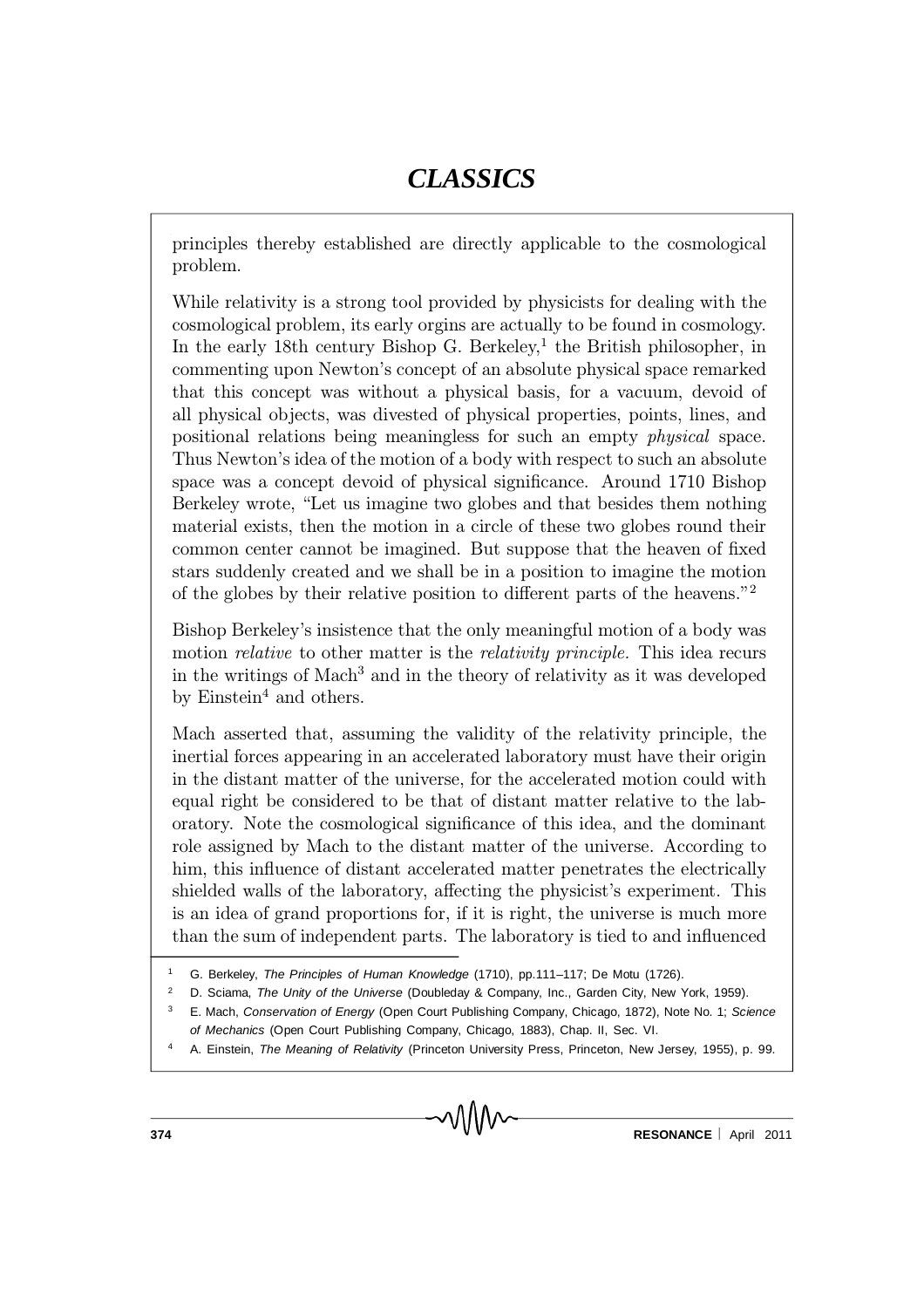by matter in the remote parts of the universe. If Mach's interpretation of inertia is correct, it might be expected that inertial effects would depend upon the distribution of matter about the point in question. The physicist could ill afford to ignore cosmology under these conditions.

#### PHYSICAL SPACE

The concepts of an absolute physical space and an absolute time are deeply entrenched. Thus it is difficult to conceive of a physical space, not necessarily Euclidean, a space devoid of points and lines determined a priori, a space in which the geometrical properties are physical in origin being derived from the matter contained in the space. Points, lines, and planes are to be considered as meaningless concepts for a physical space devoid of matter (particles), if Berkeley's assumption is correct. Physical points are to be associated with physical events.

Consider a situation in which space is flooded with particles of various kinds, interacting with each other, some perhaps being created or annihilated during these interactions. It is clear that, ideally at least, physical events such as the collision between two particles could be used to define in a meaningful (i.e., invariant) way a point in a 4-dimensional space-time. An electron interacting with a host of photons could define a geometrical point at each such interaction. The sequence of points (events) could define the spacetime trajectory of the electron. Each such point could be labeled with a 4-fold set of numbers (coordinates) almost arbitrarily chosen.

Alternatively, if photons were present in a region of space in sufficiently large numbers, their effects, on the average, might be described by an electromagnetic field, the two Maxwell invariants of which could be used, in principle at least, to help locate a point anywhere in the space occupied by the photons. For example, if  $E$  and  $B$  represent electric and magnetic field components, the Maxwell invariants  $\mathbf{E} \cdot \mathbf{B}$  and  $B^2 - E^2$  could be measured at a given point and their values used as two out of 4 parameters required to physically label the point. Other fields could provide more invariants or alternate invariants.<sup>5</sup> This scheme obviously fails if the various fields are null fields for which the invariants are all zero.

The use of tensor field invariants as invariant coordinates labels is due to A. Komar, Ph.D. thesis, Princeton University (1956) (unpublished).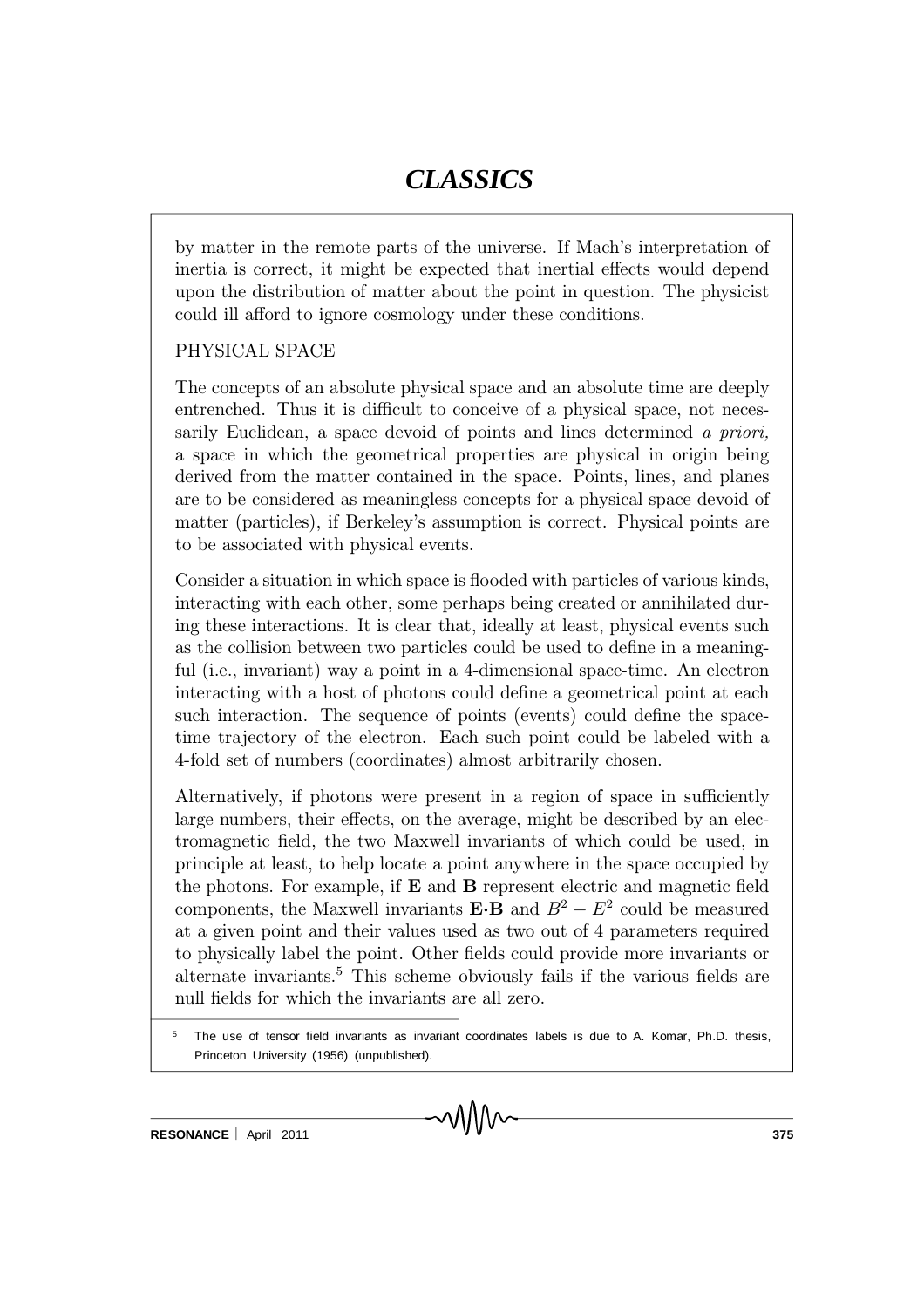It should be noted that in this illustrative example it was the Maxwell invariants, not field components, which were used to help characterize the points in space physically. These numbers are independent of the orientation and motion of the observer who makes the measurements. Thus they are free of conditions imposed a priori by a geometrical coordinate system. This is essential if the concept of a geometrical point is to be divorced from the characterization of an absolute space.

The key idea to be wrung from the relativity principle is the following: Observables, results of measurements by a specific apparatus on a specific physical system are invariants, independent of coordinate system, being dependent only upon the relation of the measuring apparatus to the physical system. The appropriate mathematical formulation of the kinematic and dynamical relations of physics is provided by tensor analysis, for the language of tensors is a language based on coordinates in general, not specific coordinate systems. This has proved to be the key idea; physical events take place in a 4-dimensional space-time continuum and the laws of physics are to be stated in invariant form using the language of tensor analysis.

#### FIELDS

As was remarked above, when photons are present in space in a sufficiently high concentration, their effects may be considered in bulk, being characterized by a classical field, electromagnetism. The Pauli principle forbids the crowding of fermions to such an extent, and quantum fluctuation effects are never negligible for a fermion field. However, a dense bath of bosons is always possible and can be characterized by a classical field.

By requiring that boson fields, such as gravitation or electromagnetism, be represented by tensors, the range of possible fields is very much limited, and these possibilities are well classified. Thus fields (classical) may be classified as scalar, vector, tensor, and higher-rank tensor. We assume, perhaps without good reason, that higher-rank tensor fields do not exist.

The scalar field is given by a single invariant function of coordinates  $\varphi(x)$ . If the coordinate system is changed,  $\varphi$  is defined as unchanged at the new coordinates corresponding to the old point in space. A contravariant vector  $B<sup>i</sup>$  is a set of four functions which transform under coordinate transformations like the coordinate differentials  $dx^i$ , namely,  $dx^i = (\partial x^i / \partial \bar{x}^j) d\bar{x}^j$  and ¹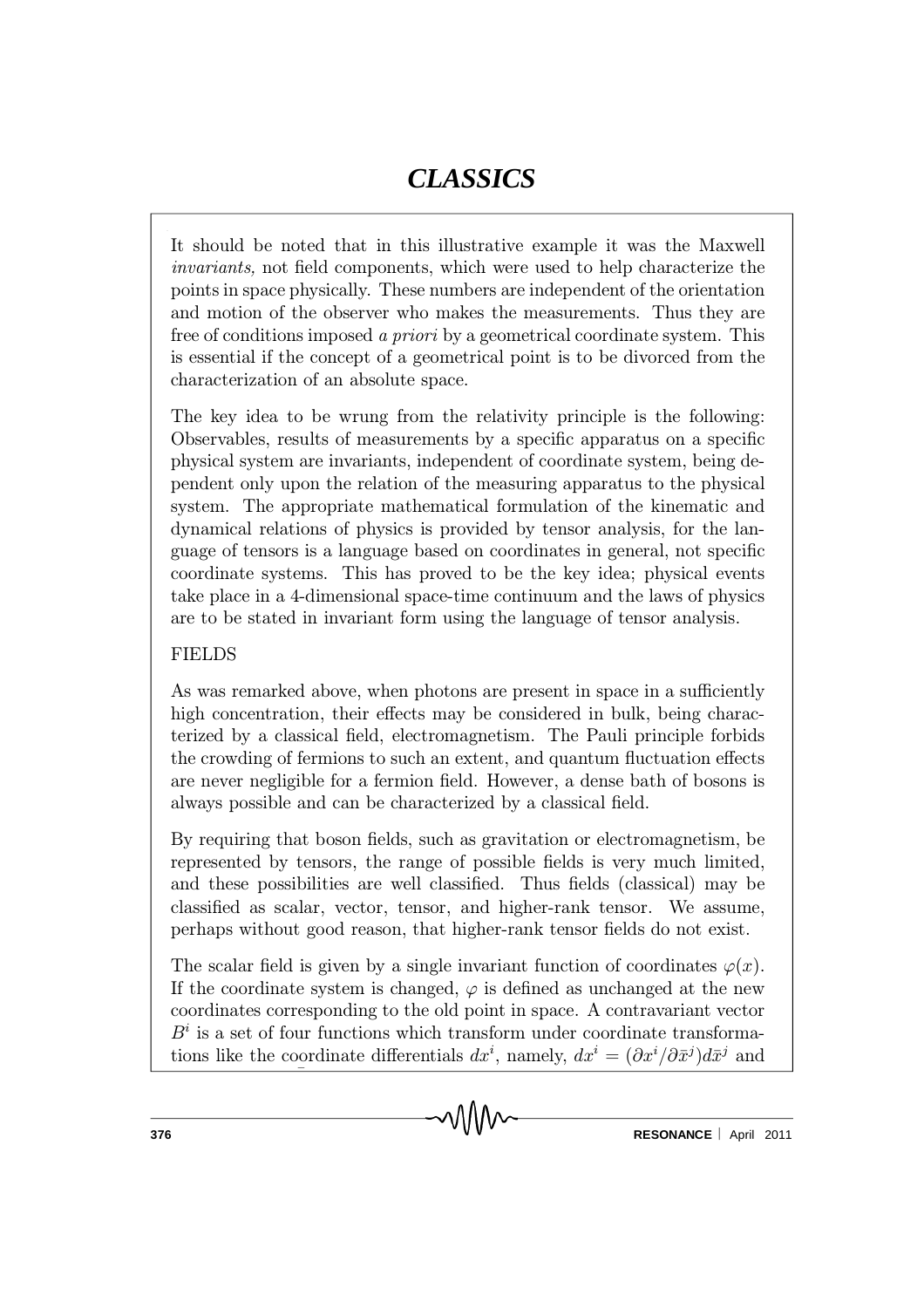$B^i = (\partial x^i / \partial \bar{x}^j) \bar{B}^j$ , (note that  $i = 1, 2, 3, 4$  is not a power of B but an index label. The sum over the repeated index  $j=1,\ldots, 4$  is to be understood.) In similar fashion the covariant vector  $B_i$  transforms like the phototype of all such vectors  $\varphi_{,i} = \partial \varphi / \partial x^i$ , where  $\varphi$  is a scalar, namely,  $B_i = (\partial \bar{x}^j / \partial x^i) \bar{B}_j$ . It should be noted that the inner product  $A^{i}B_{i}$  is a scalar. The extension to tensor fields is straightforward. The tensor  $g_{ij}$  transforms like

$$
g_{ij} = (\partial \bar{x}^k / \partial x^i)(\partial \bar{x}^l / \partial x^j) \bar{g}_{kl}.
$$
 (1)

If the path of a particle is parametrized by an arbitrary chosen monotonically increasing variable  $\chi$  (invariant), the "velocity"  $u^i = dx^i/d\chi$  is a contravariant vector, where  $x^i$  refers to coordinates in an arbitrary coordinate system. If there exists a covariant vector field  $A_i$ , the product  $A_i u^i$  is an invariant.

It should be remarked parenthetically at this stage that the only geometrical concepts so far employed are those of the 4-dimensional space-time continuum and the labeling with smoothly varying but otherwise arbitrary chosen coordinates of events in this 4-dimensional manifold. Nothing has been said about a metric, geodesic curves, or curvature, for these concepts are meaningful only after units of length and time are defined. In a very real sense, the "metry" in geometry is to be taken seriously. The geometry of a physical space is not a property of the space alone. It also involves the means of "measuring" the space. As meter sticks and clocks are physical objects, they are affected by physical fields and the "geometry" based on such objects are affected by these fields. In order to avoid the concept of an absolute space and a geometry introduced a priori, the question of the space-time measure, and spatial metric, should be ignored at this stage. As there is a possible arbitrariness in the units and methods of measure, the dynamical behavior of a physical system must be independent of the choice made. Hence it is both possible and desirable to discuss the dynamical behavior of a physical system without specifying closely the geometry of space.

Without a measure of time, a *proper time* cannot be defined in terms of measurements with a moving clock and a four velocity cannot be defined in the usual way. None the less, just as coordinates may be arbitrarily assigned to physical points in space, the trajectory of a particle may be parametrized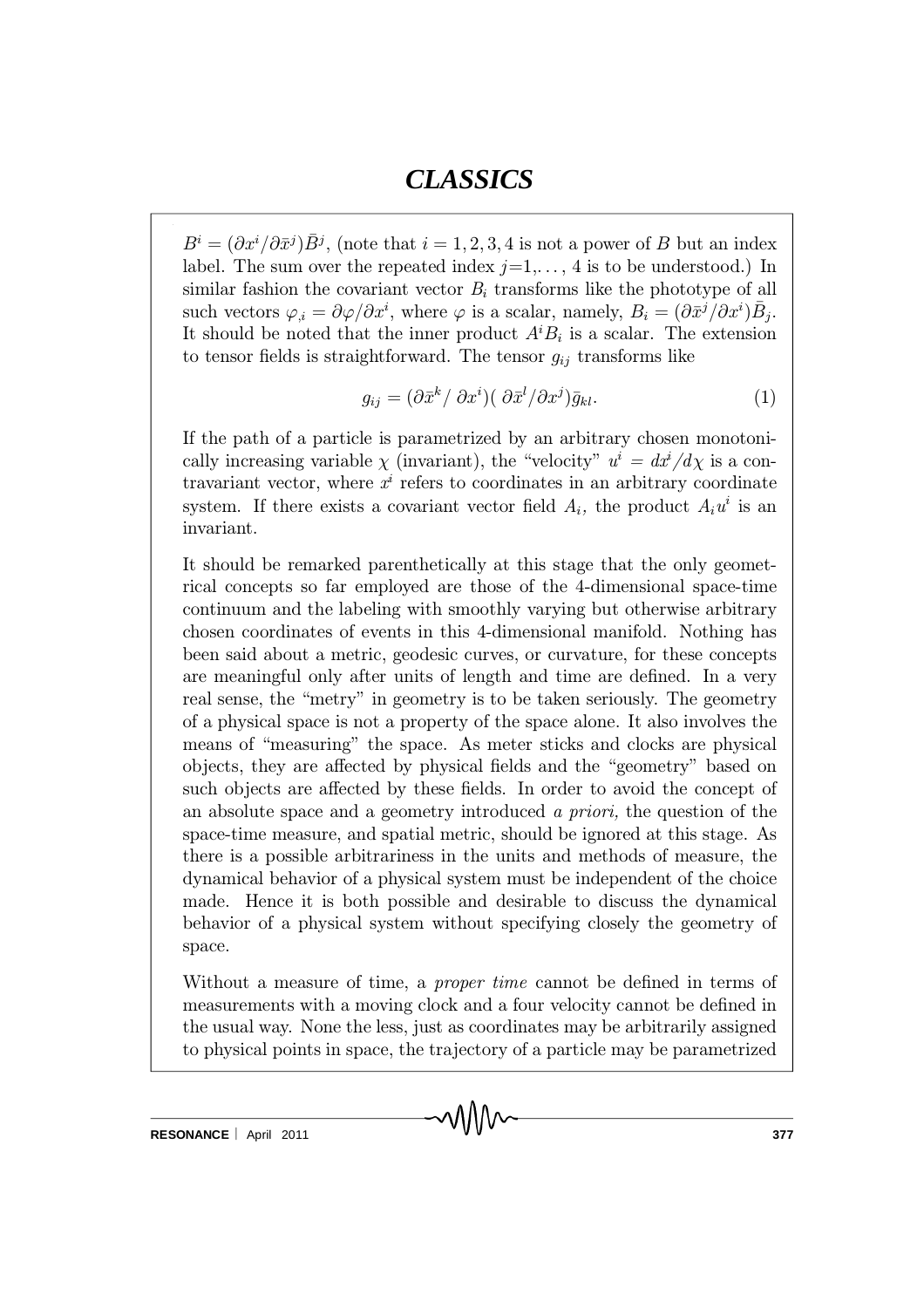by arbitrary monotonically increasing parameter (invariant under coordinate transformations) and this parameter  $\chi$  can be used to define a "four velocity" as shown above. As the parametrization is arbitrary, the spacetime trajectory of the particle must be independent of the choice made. This leads to two invariance properties of the equations of motion, invariance under both coordinate transformations and transformations of the \proper time" parameter.

If it is assumed that the motion of a particle interacting only with a vector field is derivable from a variational principle, the field must be covariant and the variational equation is uniquely defined for, the integrand  $A_i u^i$  is the only invariant which can be constructed such that the integral over  $\chi$ , namely,

$$
\int A_i u^i dx,\tag{2}
$$

is independent of the choice of the arbitrary invariant parameter  $\chi$ . By requiring that this integral between fixed limits take on a value which is an extremum one finds that the motion of the particle is such that

$$
0 = (dA_i/d\chi) - A_{j,i}u^j = (A_{i,j} - A_{j,i})u^j.
$$
 (3)

At this point one cannot fail to be struck by the power of the relativity principle, for a close examination of  $Eq.(3)$  shows that the right side of this equation has the same form as, and might be taken to represent, a measure of the electromagnetic force acting on a charged particle.

Thus, if this vector field be interpreted as electromagnetism,  $Eq.(3)$  states that the particle "moves" in such a way as to make the electromagnetic force (Lorentz) acting on the particle zero. Charged particles do not actually move this way, but this is another story to which we shall return shortly. Here we should simply note that the complex electromagnetic forces fall in a natural way out of the basic assumptions of invariance plus the assumption that electromagnetism is described by a covariant vector field. The covariant vector  $A_i$  has four components, essentially the three components of the " $vector potential"$  of classical electromagnetism and the "scalar potential," a total of 4. These names refer to 3-space transformation properties, not to be confused with the more general 4-space general coordinate transformations.

**378 RESONANCE**  $\vert$  April 2011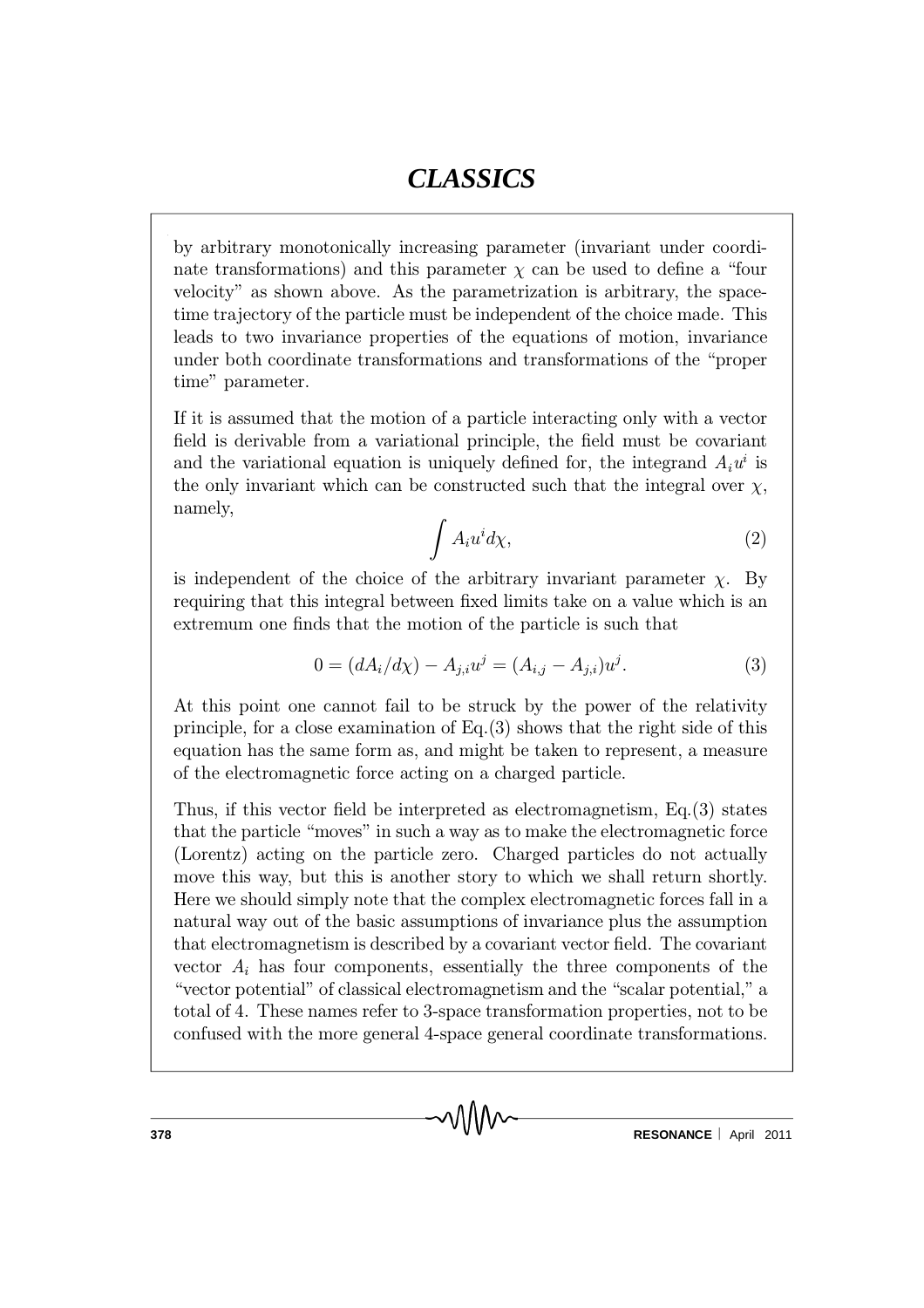### COSMIC FIELDS

The electromagnetic field describes the properties of large numbers of photons in bulk. These particles have zero mass, traveling always with the same speed (of light). The only type of field capable of a long range quasistatic interaction is that associated with such a zero-mass particle. Thus the slowly changing mass distribution in distant parts of the universe could make its presence felt in the laboratory only through zero-mass fields and from the above these fields may be of at least three basic types : scalar, vector, and tensor. (Spinor fields are ignored for reasons which cannot be discussed here.)

Assuming the validity of relativistic principles, these fields, which can be conveniently called cosmic fields, are of the type which in the past, and to this day, determine the gross features of the evolution of the universe, for these are the only types of quasistatic interactions which can extend over great distances. For simplicity we assume that there is at most one field of each type. (The evidence for this is fairly good but cannot be discussed here.)

If it be assumed that Maxwell's electromagnetic equations are valid and that the universe over large volume averages is isotropic, the vector field electromagnetism cannot play a role on the large cosmological scale. The reason for this is the assumed isotropy of the matter distribution which would require both the electric and magnetic fields to vanish over large volume averages and, consequently, the vanishing of electric charge and current (over large volume averages).

Several years ago R. A. Lyttleton and H. Bondi<sup>6</sup> proposed modified electromagnetic equations, nongauge-invariant, such that charge was not strictly conserved. With this assumption cosmological influences of distant matter through the vector field, was possible. However, the extremely precise charge equality measurement of J. G. King 7 can be used to exclude the Lyttleton-Bondi hypothesis.

<sup>6</sup> R. A. Lyttleton and H. Bondi, *Proc. Roy. Soc.* (London) **A252**, 313 (1959).

<sup>7</sup> J. G. King, *Phys. Rev. Letters***, 5**, 562 (1960).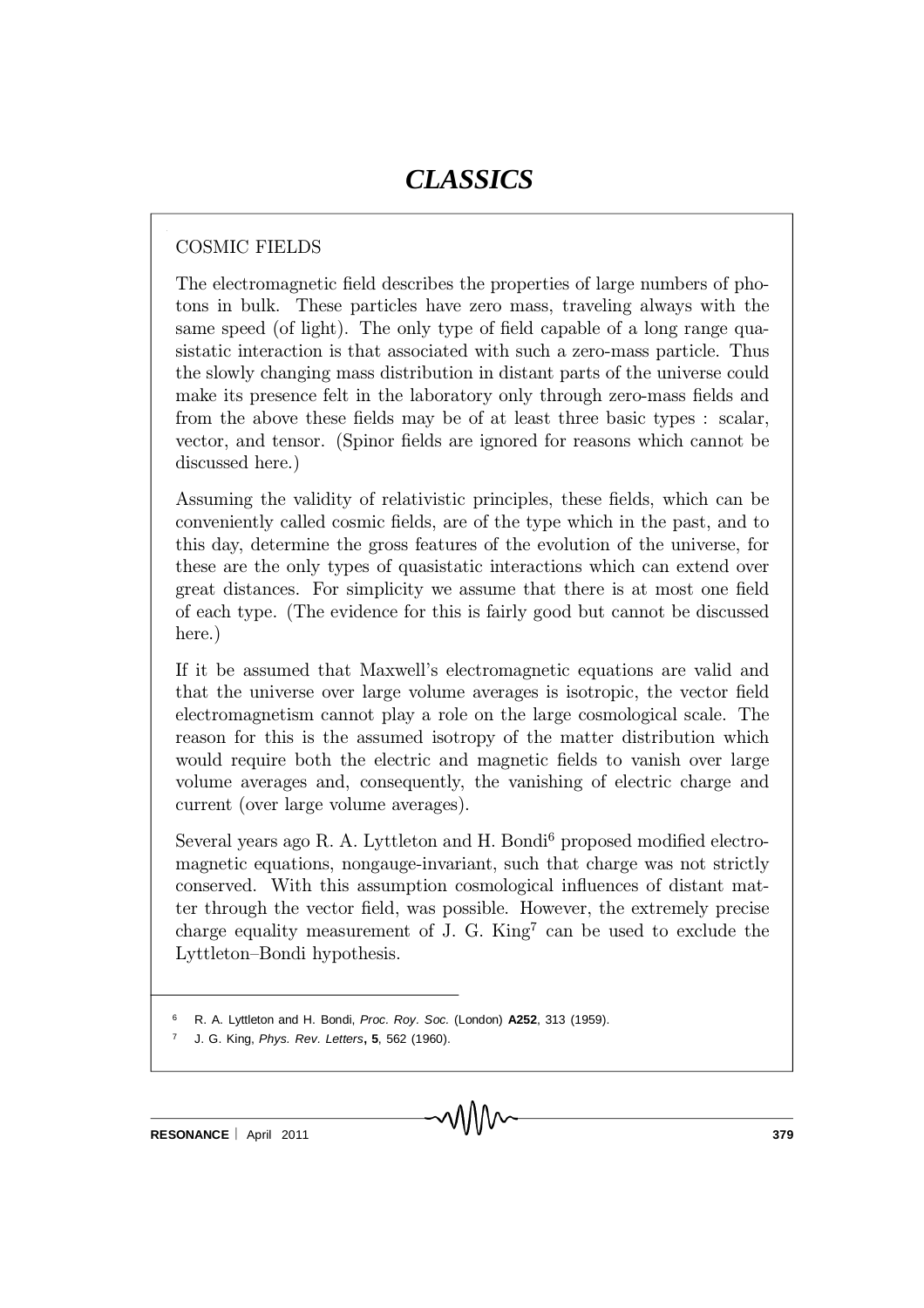Apparently, we should limit ourselves to scalar and tensor fields in looking for cosmic interactions. Returning for the moment to Eq. (3) it is evident that the element that is missing in order to obtain a sensible equation of motion is an inertial force, for as formulated by Lorentz, a charged particle moves in such a way as to make the sum of the Lorentz force and the inertial reaction zero.

It is evident from Eq. (3) that the vector force is velocity dependent. It is evident that this force is independent of the acceleration of the particle because the variational equation (2) contains the four-velocity linearily only. If the variational equation contains the velocity quadratically, the Euler equation contains a term with a derivative of the velocity. To form an invariant quadratic in velocity a tensor is needed. Apparently, inertial forces can occur only after a tensor field is introduced. We assume that there exists a long range tensor field (associated with chargeless zero-mass particles with a spin angular momentum of  $2\hbar$ ).

From the viewpoint of Berkeley and Mach, it is this tensor field, generated by matter in distant parts of the universe, which must supply the local inertial effects. The precession of a gyroscope, relative to the rotating earth continuing to point always in some fixed direction relative to distant matter of the universe, may be considered the result of its interacting with a tensor field having its origin primarily in this enormous amount of matter ( $\sim 10^{56}$ g) at great distance (up to light  $\sim 10^{10}$  years).

In order to modify Eq.  $(2)$  to include the interaction with a tensor field, we replace it by the variational equation

$$
0 = \delta \int [m(g_{ij}u^i u^j)^{\frac{1}{2}} + eA_i u^i] d\chi,
$$
 (4)

where  $e$  and  $m$  are constants introduced to characterize the "charge" and "mass" of the particle. Equation  $(4)$  is the only one which can be written depending upon a linear combination of the two interactions, and such that the parameter  $\chi$  may be chosen arbitrarily. The Euler equation obtained from Eq.  $(4)$  [equivalent to Eq.  $(3)$ ] is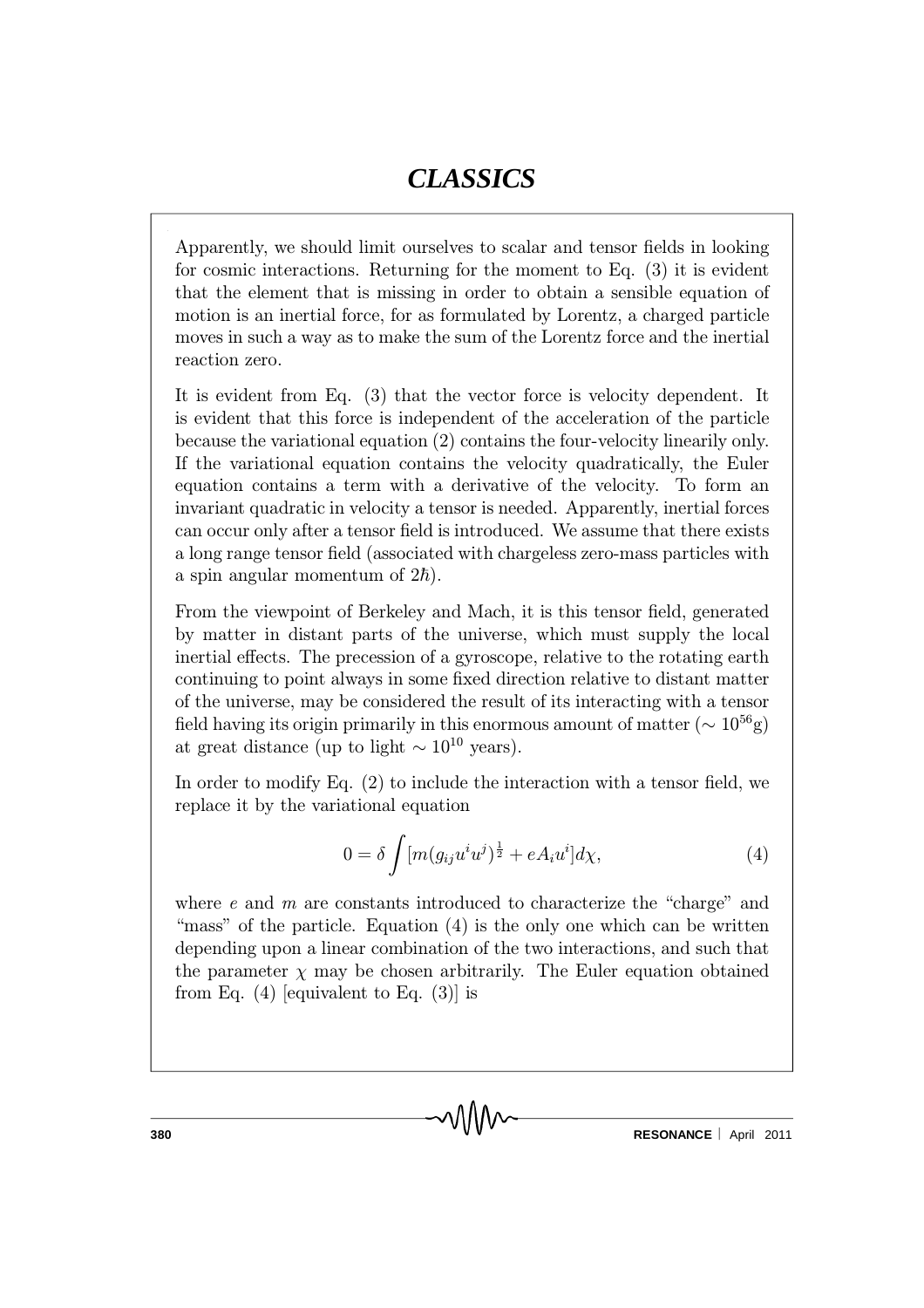$$
\frac{d}{d\chi} \left[ \frac{m g_{ij} u^j}{(g_{kl} u^k u^l)^{\frac{1}{2}}} \right] - \frac{1}{2} \frac{m g_{jk,i} u^j u^k}{(g_{kl} u^k u^l)^{\frac{1}{2}}} - e F_{ij} u^j = 0, \tag{5}
$$

with

$$
F_{ij} = A_{i,j} - A_{j,i} = (\partial A_i / \partial x^j) - (\partial A_j / \partial x^i).
$$
 (6)

It is apparent that the first term of Eq.  $(5)$  contains an acceleration dependent force. In a sense, the whole term represents the inertial force since it is in the form of a rate of change with respect to "time" of the "momentum" of the particle. The last term is the electromagnetic force already discussed, which has its origin in locally produced electric fields rather than in distant parts of the universe. The second term is a bonus. It represents a force quadratic in velocity and is found upon closer examination to represent the gravitational force.

In a sense, both of the first two terms represent gravitational forces. The first term contains a gravitational force (inertial) which acts upon the body only when it is accelerated. The second term represents a gravitational force present only if there are nonzero gradients in one or more tensor components. The dichotomy between inertial and gravitational forces is artificial, being coordinate-dependent. It can be shown that there always are coordinate systems such that

$$
\partial g_{jk}/\partial x^i = g_{jk,i} = 0,\tag{7}
$$

for any one point in the space. For this choice of coordinate system the gravitational force is zero at this point. There are also coordinate systems in which a given particle is not accelerated, and for which the inertial force is zero.

The condition given by Eq. (7) allows considerable arbitrariness in the coordinate transformation and it is possible in addition to impose the condition that at the point in question, after the coordinate transformation,

$$
g_{ij} = 0
$$
, for  $i \neq j$ ,  
\n $g_{\alpha\alpha} = \pm 1$ , for  $\alpha = 1, 2, 3$ .  
\n $g_{44} = 1$  (8)

**RESONANCE** April 2011 **381**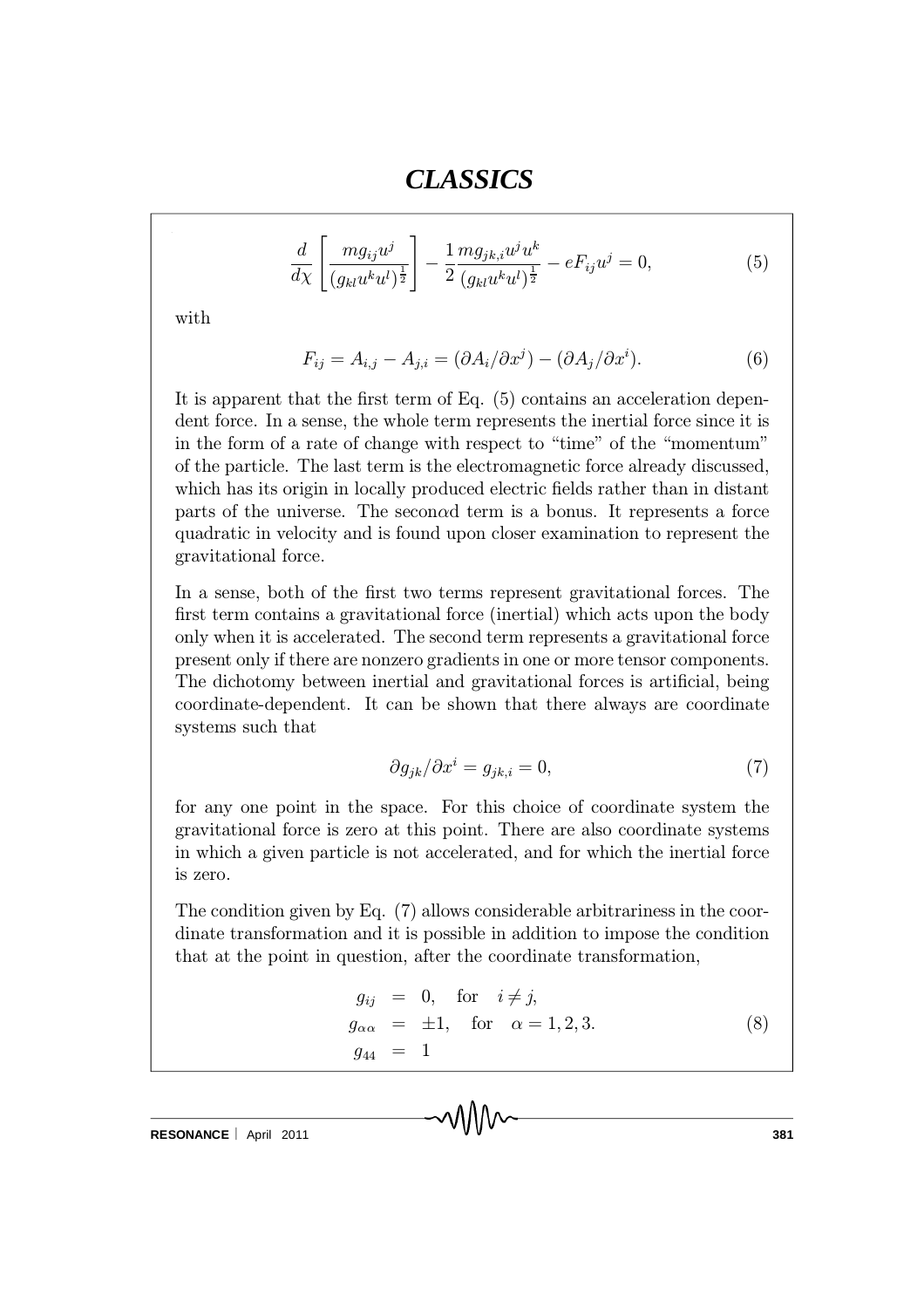The first three diagonal terms are associated with space-like intervals and because of spatial isotropy have the same sign, not yet specified. The 4th is to be interpreted as associated with time.

There are numerous reasons, mainly obtained from experiments with high energy particles, for believing that there is an upper limit to the velocity of a particle. As the velocity approaches this upper limit its momentum must approach infinity. It can be seen from Eq.  $(5)$ , after substituting Eqs.  $(7)$ and  $(8)$ , that the proper choice of sign in Eq.  $(8)$  is minus, and with this choice

$$
m u^j / (g_{kl} u^k u^l)^{\frac{1}{2}} \to \infty
$$

as

$$
v^2 = \sum_{\alpha=1,2,3} (dx^{\alpha}/dx^4)^2 \to 1.
$$
 (9)

Clearly, for this choice of coordinate system  $v^2 = 1$  is the upper limit for the square of the speed of a particle. This upper limit can be reached with a finite momentum [see Eq. (5)] only for a massless particle  $(m = 0)$ , hence massless particles such as photons and gravitons (associated with the tensor field  $g_{ij}$  must travel with the same characteristic velocity, that of light.

If the above substitutions are made in Eq. (5) and the arbitrary parameter  $\chi$ is replaced by  $dx^4$ , one obtains for the 4 equations after writing the Lorentz force in conventional form and introducing vector notation

$$
(d/dt)[mv/(1-v^2)^{\frac{1}{2}}] = -e(\mathbf{E} + \mathbf{v} \times \mathbf{B}) \quad i = 1, 2, 3
$$
 (10a)

$$
(d/dt)[m/(1 - v^2)^{\frac{1}{2}}] = e\mathbf{v} \cdot \mathbf{E} \quad i = 4.
$$
 (10b)

The 4th equation is recognized as stating that the work done on the particle by electromagnetic forces is equal to the change in its energy. It is clear from Eqs.  $(5)-(10)$  how the tensor field  $g_{ij}$  is the source of the prosaic inertial force [the left side of Eq. (10a)].

It is clear from the above that the long-range tensor field, through the

**382 RESONANCE**  $\vert$  April 2011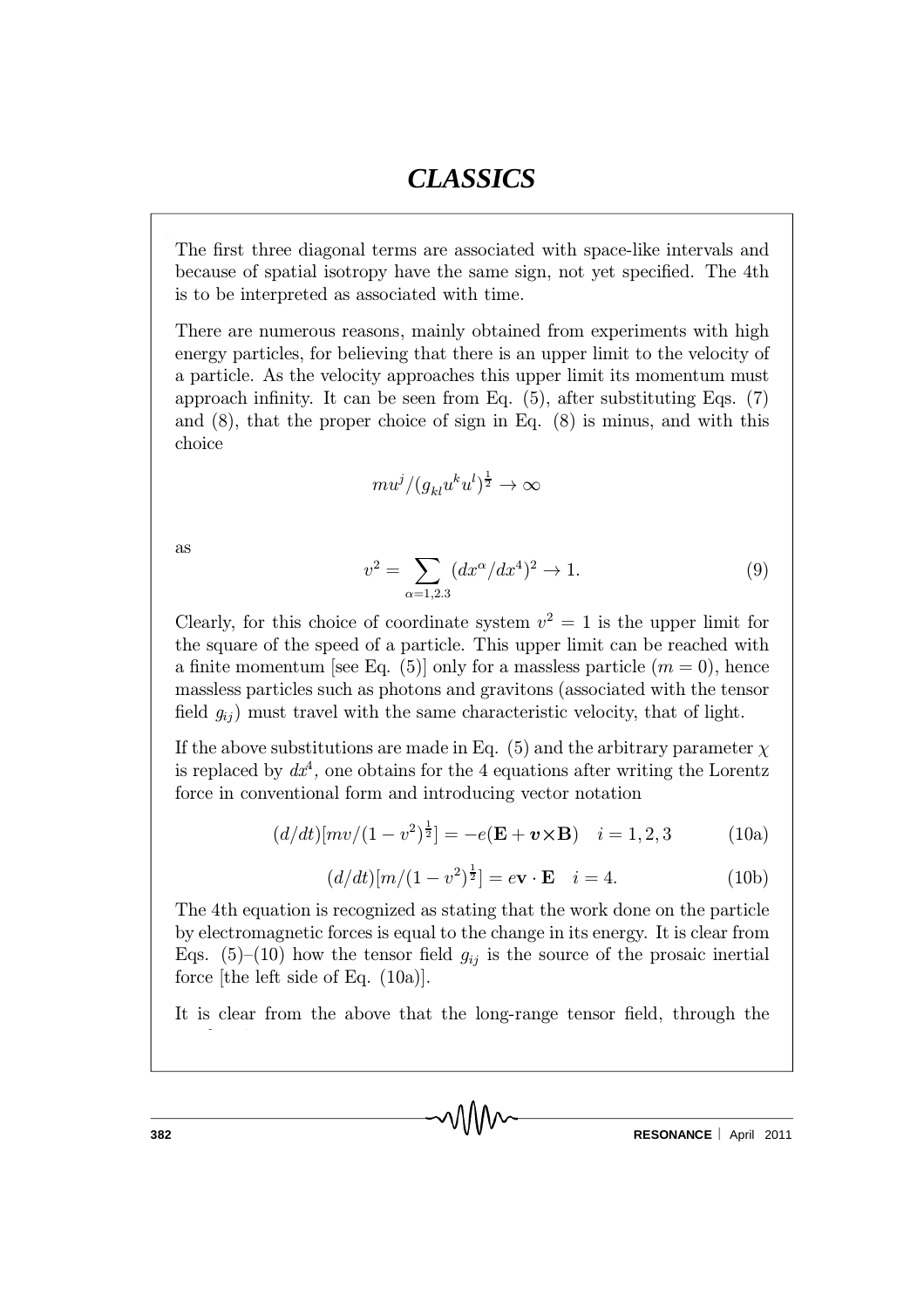acceleration-dependent force which it generates, is a cosmic force par excellence. For its influence, propagated from distant parts of the universe, permeates insidiously the thickest and best shielded walls of the physicist's inner sanctum, affecting all his measurements.

But one cosmic field remains for discussion, the scalar field  $\varphi$ . For reasons, which to this writer are inadequate, it is usually considered to be nonexistent. If it be assumed tentatively to exist, and to act on a particle, the variational equation  $(4)$  must be modified to include its effect. A close examination of the effect of a scalar interaction shows that it destroys the constancy of m, making m a function of  $\varphi$ . The only change to be made in Eq. (4) therefore is to assume that m is a function of  $\varphi$ . The same functional dependence must be assumed for all matter, or the composition independence of the gravitational acceleration is destroyed.

For laboratory physics the observable effects of a scalar field, externally provided, are almost nonexistent. If the mass m is of the form  $m = m_0 f(\varphi)$ with  $m<sub>o</sub>$  constant, the function f may be absorbed under the square root in Eq. (4) and combined with  $g_{ij}$  to give a new effective  $g_{ij}, \bar{g}_{ij} = f^2 g_{ij}$ . However, there is always a choice of coordinate system for which locally Eqs. (7) and (8) are satisfied with  $\bar{g}_{ij}$  in place of  $g_{ij}$ . Then equations of the form of Eq. (10) are satisfied with m replaced by  $m_0$ . The only place that the scalar  $\varphi$  would creep into laboratory experiments would be in connection with gravitational measurements, for the gravitational coupling constant

$$
Gm2/\hbar c = (Gm02/\hbar c)f2,
$$
\n(11)

depends explicitely upon f. [In Eq. (11) m refers to the mass of some elementary particle such as a proton.] It is conceivable that the weak coupling constant associated with  $\beta$  decay is also explicitely dependent on particle mass, hence on  $f$ .

#### COSMIC FIELDS AND GEOMETRY

It is to be recalled that geometrical concepts, beyond a simple coordinate labeling of space-time points, have not yet been interjected. The introduction of a metric into the geometry can be carried out as soon as definitions of units of length and time are given. The concept of measure is dependent upon means and units of measure.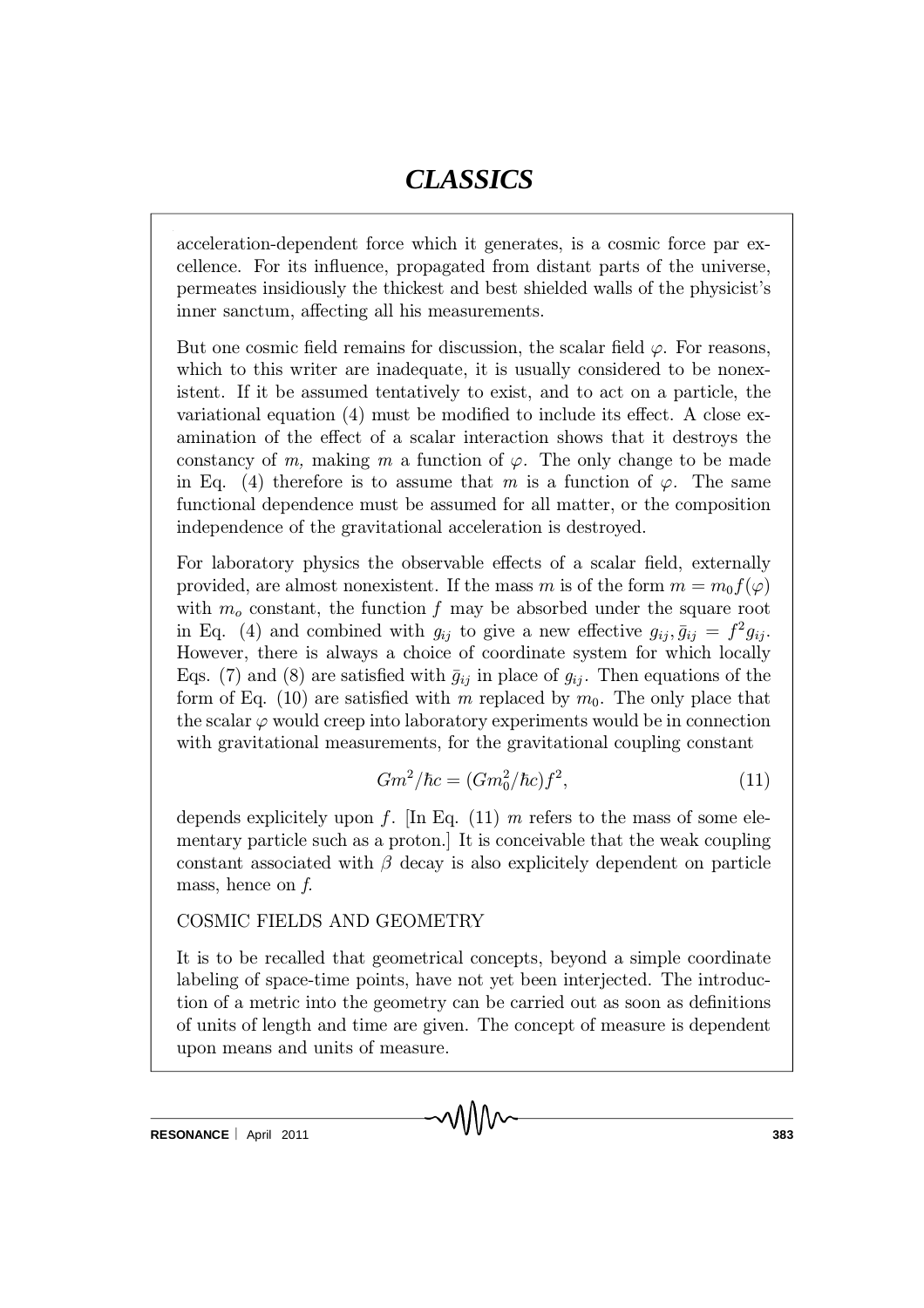If, for the moment, the scalar field is assumed to be nonexistent, the choice of units is natural and almost unambiguous. Characteristic atomic radii and periods (meter sticks and clocks built from atoms) may be chosen to represent units of measure. With this choice of geometrical measure it is found that the tensor  $g_i$ , represents the metric tensor of the geometry. This may be readily seen by noting that for the special point in the special coordinate system, given by the conditions of Eqs.  $(7)$  and  $(8)$ , the classical equations of motion of electrons take on a uniquely specified standard form (10). (The same would be true of the quantum mechanical equation.) Thus, in terms of a measure based on these coordinates, the atom assures some definite fixed size and period. But from Eq.  $(8)$  (sign minus) the invariant  $ds^2 = g_{ij}dx^i dx^j$  represents a measure of the diameter or period of the atom for this case. That is to say, if a diameter of an atom is given by  $dx^{1} = D$ ,  $dx^{2} = dx^{3} = dx^{4} = 0$ , one has  $ds^{2} = -D^{2}$ , hence  $ds^{2}$  measures the diameter. As ds is an invariant, it represents a measure of length (or time) for all coordinate systems. Thus  $g_{ij}$  represents the metric tensor of a Riemannian geometry.

When a scalar field is present, the choice of units of length and time is not nearly so unambiguous. If measurements are made in such a way as to treat the mass of an elementary particle, Planck's constant, and the velocity of light as constant by definition, the gravitational constant becomes  $Gf^2$ and is variable. Under these conditions, a geometrical measure of space carried out with the atom providing units of length and time would find that the tensor  $\bar{g}_{ij}$  can be interpreted as the metric tensor of a Riemannian geometry. If, however, units of measure are provided by defining  $G, \hbar$ , and c as constant, the tensor  $g_{ij}$  plays the role of the metric tensor.<sup>8</sup> The first gravitational theory combining the effects of a tensor and scalar field was formulated by Jordan.<sup>9</sup> This was a theory which attempted to give a formal basis to the cosmological ideas of Dirac. <sup>10</sup> Later the same type of formalism was used by Brans and Dicke in connection with a discussion of Mach's principle.<sup>11</sup> The equivalence of the Brans–Dicke formalism with a "general relativity" theory was later shown by using a units transformation.<sup>8</sup>

<sup>8</sup> R. H. Dicke, *Phys. Rev.* **,125**, 2163 (1962).

<sup>9</sup> P. Jordan, *Schwerkraft und Weltall* (Vieweg und Sohn, Braunschweig, Germany, 1955); *Z. Physik* **157**, 112 (1959).

<sup>10</sup> P. A. M. Dirac, *Proc. Roy. Soc*. (London) **A165**, 199 (1938).

<sup>11</sup> C. Brans and R. H. Dicke, *Phys. Rev*., **124**, 925 (1961).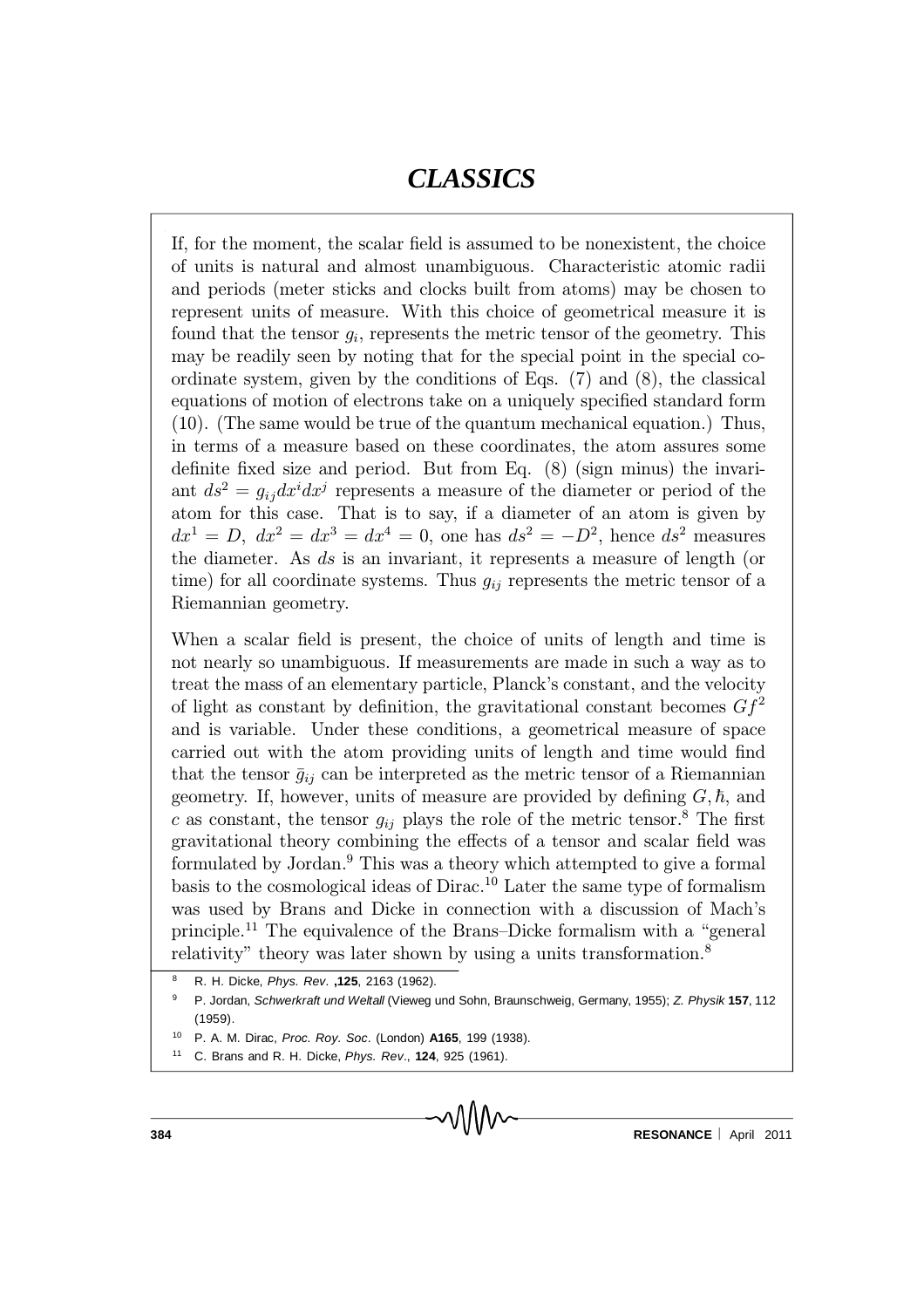The scalar field, if it exists, carries into the laboratory a cosmological effect, additional to the easily observed inertial effect. Within the framework of a cosmology with a scalar field, it was found that the gravitational coupling constant  $Gm^2/\hbar c$  would be expected to have a value of the order of magnitude the age of the universe (expressed in atomic time units) divided by the mass of the visible part (expressed in particle mass units)." Expressed in physical terms, it has the extremely small value of  $1.8 \times 10^{-38}$  (expressed in terms of the proton mass) because it varies inversely as the scalar field which has a large value being generated by the enormous amounts of matter in the universe. This value  $\sim 10^{-38}$  agrees roughly with the value calculated from the above relation using the observed mass density of the universe. It would be expected to vary as the universe expands. Dirac<sup>10</sup> was the first to suggest a connection between the mass content of the universe, its size, and the gravitational coupling "constant."

Of particular significance is the fact that the gravitational "constant" would be expected to decrease with time. Assuming an evolving universe, the scalar field would increase with time because of the increasingly larger amounts of matter visible in an expanding universe. This would decrease the strength of the gravitational interaction.

To return briefly to the relativity theme of the first part of this paper, Einstein's "general relativity," a rather special relativity theory for which the scalar field is assumed not to exist, appears to be more nearly a theory of an absolute space than that of a relativistic space. This has been emphasized by Synge in his new book. <sup>12</sup> There are several reasons for this: First, Einstein's field equation for  $g_{ij}$  has solutions for empty space in the form of flat space metrics. From the point of view of Mach such solutions are meaningless. Second, the space about a localized mass distribution, becomes asymptotically flat at infinity and there is, in principle, nothing to keep one from journeying arbitrarily far into this twilight zone where inertial effects should disappear. Third, the gravitational acceleration of the earth toward the sun, according to Einstein, is independent of the amount of distant matter isotropically distributed about the sun. According to Mach's ideas concerning the origin of inertia, this acceleration should be dependent upon the total mass distribution. In the opinion of this author, Synge is correct,

<sup>12</sup> J. L. Synge, *Relativity, The General Theory* (North–Holland Publishing Company, Amsterdam, 1960), see preface.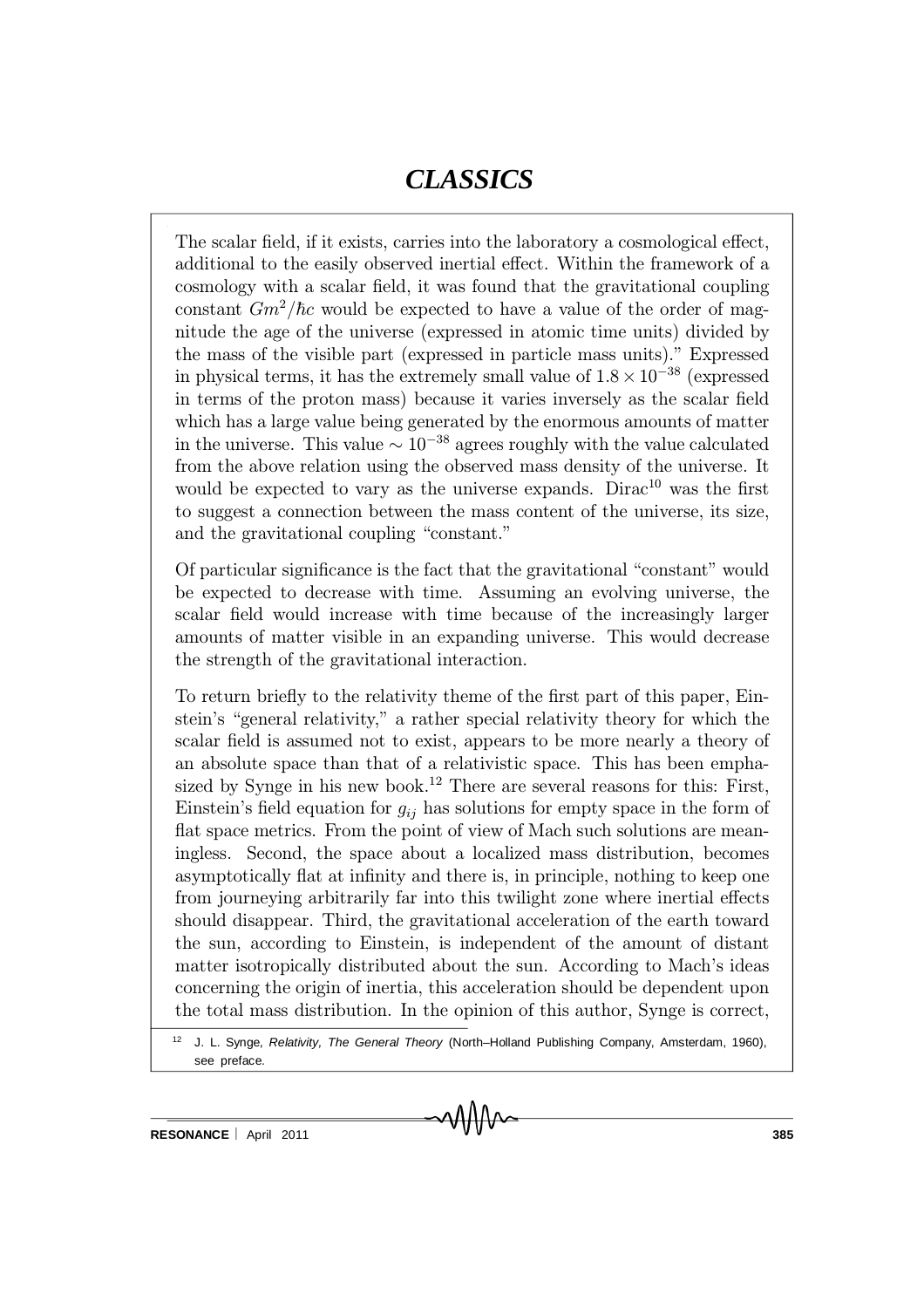Einstein's theory (in its usual form) is actually not strictly a relativity theory; it is more nearly the theory of an absolute 4-dimensional geometry. It is beyond the scope of this article to discuss these matters in detail, in particular to consider the significance of boundary conditions and space closure with respect to Mach's principle. (See discussions by Wheeler<sup>13</sup>, also by  $H\ddot{\text{o}}nl,$ <sup>14</sup> on this problem.)

The addition of a scalar field, with a suitable boundary condition on the scalar, changes the situation.<sup>11</sup> (1) There is no solution at all for an empty space.  $(2)$  Space closes about a localized mass configuration making it impossible to journey into the never-never land of inertialess space. (3) The acceleration of the earth toward the sun depends upon the value of the scalar at the solar system, in turn depending upon the amount of matter at great distance.

#### COSMIC FIELDS AND COSMOLOGY

We have seen that from Mach's viewpoint the physicist can ill afford to ignore cosmology, for cosmological effects penetrate the walls of his laboratory, affecting his experiments. The two long-range cosmic fields, certainly tensor and possibly scalar, determine also the gross evolutionary history of the universe. The third long-range field, electromagnetism, probably plays an important role on a smaller scale only, with distances of the order of a galactic diameter being the characteristic size of electromagnetic elements.

In turning to more specific cosmological questions, we first write the Einstein field equation for the tensor  $g_{ij}$ , (assuming no scalar field exists).

$$
R_{ij} - \frac{1}{2}g_{ij}R + \Lambda g_{ij} = -(8\pi G/c^4)T_{ij}.
$$
 (12)

Here  $R_{ij}$  is a curvature tensor, a tensor measure of the curvature of space with  $g_{ij}$  interpreted as the metric tensor of the space. In similar fashion, R is a scalar measure of curvature.  $T_{ij}$  is the energy-momentum tensor of matter.

<sup>13</sup> J. A. Wheeler, to appear in *Gravitation and Relativity,* edited by H. Y. Chiu and Wm. F. Hoffmann (W. A. Benjamin, New York, 1963).

<sup>14</sup> H. Hönl, *Physikerlagung Wien,* edited by E. Brüche (Physik Verlag, Mosbach/Bader, Germany, 1962).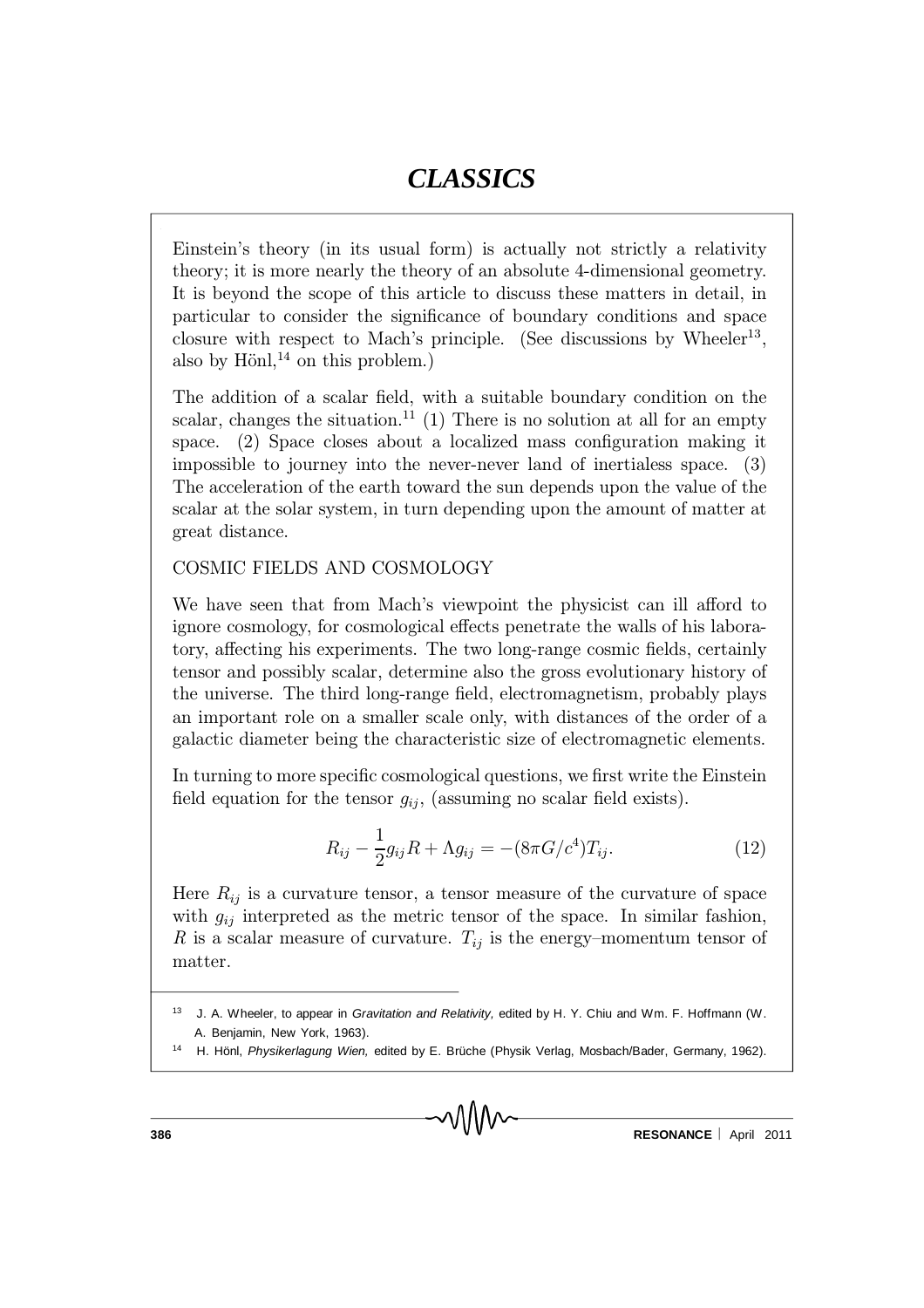The third term on the left is a bone of contention among relativists and cosmologists. The term  $\Lambda$  is the reciprocal of the square of a characteristic length, a length which must be huge  $\sim 10^{28}$  cm. The cosmological term was first introduced by Einstein, *ad hoc*, in an attempt to obtain equations describing a static universe. When it became apparent from Hubble's observations that the universe was actually expanding, he dropped the term. Because of the enormous characteristic length which this term introduces, and the inelegant variational principle from which Eq. (12) is derived, most specialists in general relativity also drop this term. On the other hand, some cosmologists, pointing to the discrepancies in age patterns<sup>15</sup> with stars apparently older than the Hubble expansion age of the universe, retain this term to help obtain consistency. The author is inclined to drop the cosmological term until its existence is clearly forced by observations. It is evident, however, that decisions such as this are based more on formal considerations and philosophy than upon observations.  $\Lambda$  is assumed to be zero in the remainder of this article.

The next important problem which a cosmologist must face involves the question of isotropy. If the universe is everywhere isotropic, it is uniform and the field equations<sup>12</sup> are enormously simplified by this uniformity. Without this simplifying assumption the equations are too general and the observations too few to limit the class of possible solutions to a reasonable number. But still it is difficult to support the assumption with observations. Thus Dr. Heckmann has pointed out that a certain type of departure from isotropy could have had drastic effects early in the expansion of the universe and now be essentially unobservable.

Here, again, a decision must be based primarily on matters of philosophy. One assumes the simplest situation compatible with the observations, namely a roughly uniform and isotropic universe. Without this assumption it is essentially impossible to choose between the large number of possible alternatives. However, we stretch the fibres of credulity too far if we believe that this assumption is valid all the way back to the start of the expansion of an infinitely dense universe of zero radius. One important question to answer eventually is, "How far back in time, if at all, is the assumption valid?"

<sup>15</sup> R. H. Dicke, *Rev. Mod. Phys.* **34**, 110 (1962).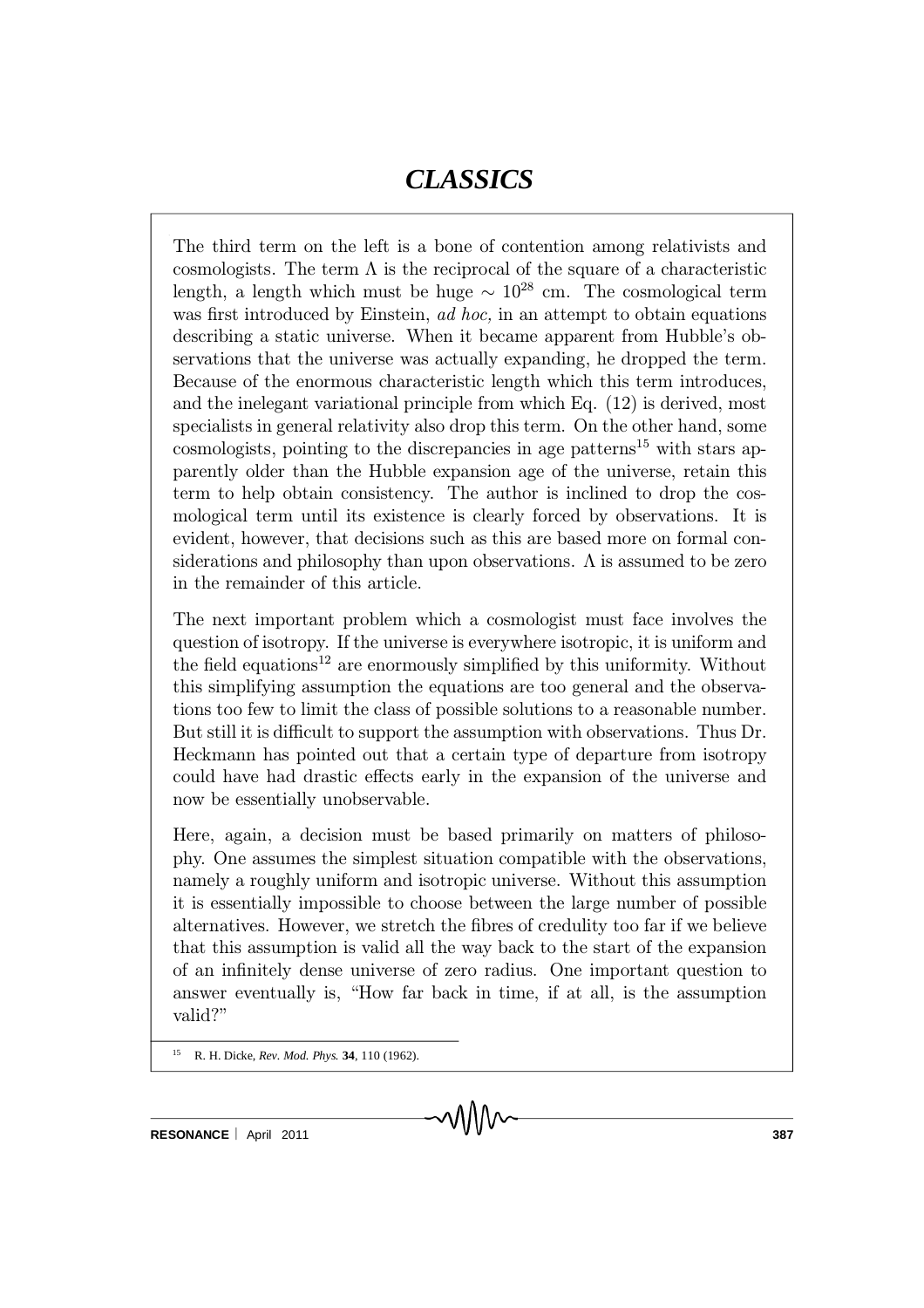If the assumption of isotropy and uniformity is made, several important conclusions can be based on this essentially geometrical fact, conclusions which are based on the kinematics of the universe and are independent of dynamical considerations. There exists a coordinate system, time orthogonal, such that the metric tensor has the form such that the expression for interval is

$$
(1/c2)ds2 = -[a2/(1+kr2)2] \times [(dx1)2 + (dx2)2 + (dx3)2] + dt2.
$$
 (13)

This describes a system of coordinates such that galaxies, in the mean, occupy fixed space points  $x^1... x^3$ , but that the mesh of this three dimensional coordinate system keeps expanding with time, distances (measured in time units) being proportional to  $a$ , a function of time. The time coordinate t is sometimes called cosmic time. It would be measured by a clock on one of these idealized galaxies, stationary in the coordinate mesh. The 3 dimensional subspaces with  $x^4$  constant are of uniform curvature (a function of time). As an example of a curved space that can be easily visualized consider a 2-dimensional surface. A 2-dimensional surface of constant curvature may be a spherical surface (positive curvature), a plane (zero curvature), or a hyperbolic surface (negative curvature). There are also 3 different types of 3-dimensional spaces of constant curvature, namely positive, zero, and negative curvature.

While the observational evidence is poor, it is beginning to favor slightly the universe of positive curvature.<sup>16</sup>

If the tensor  $g_{ij}$  in the form of Eq. (13) is substituted into Eq. (12), there is obtained the equation

$$
(da/dt)^{2} + k = (8\pi/3)G\rho a^{2}, \qquad (14)
$$

for the expansion parameter a. Here  $\rho$  refers to the average matter density of the universe and k takes on the values  $+1$ , 0, and  $-1$  for closed, flat, and hyperbolic universes.

The Hubble expansion age of the universe (determined from the galactic red-shift observations) is given by the expression

**388 RESONANCE** April 2011

<sup>16</sup> A. Sandage, *Astrophys. J.* **133**, 355 (1961).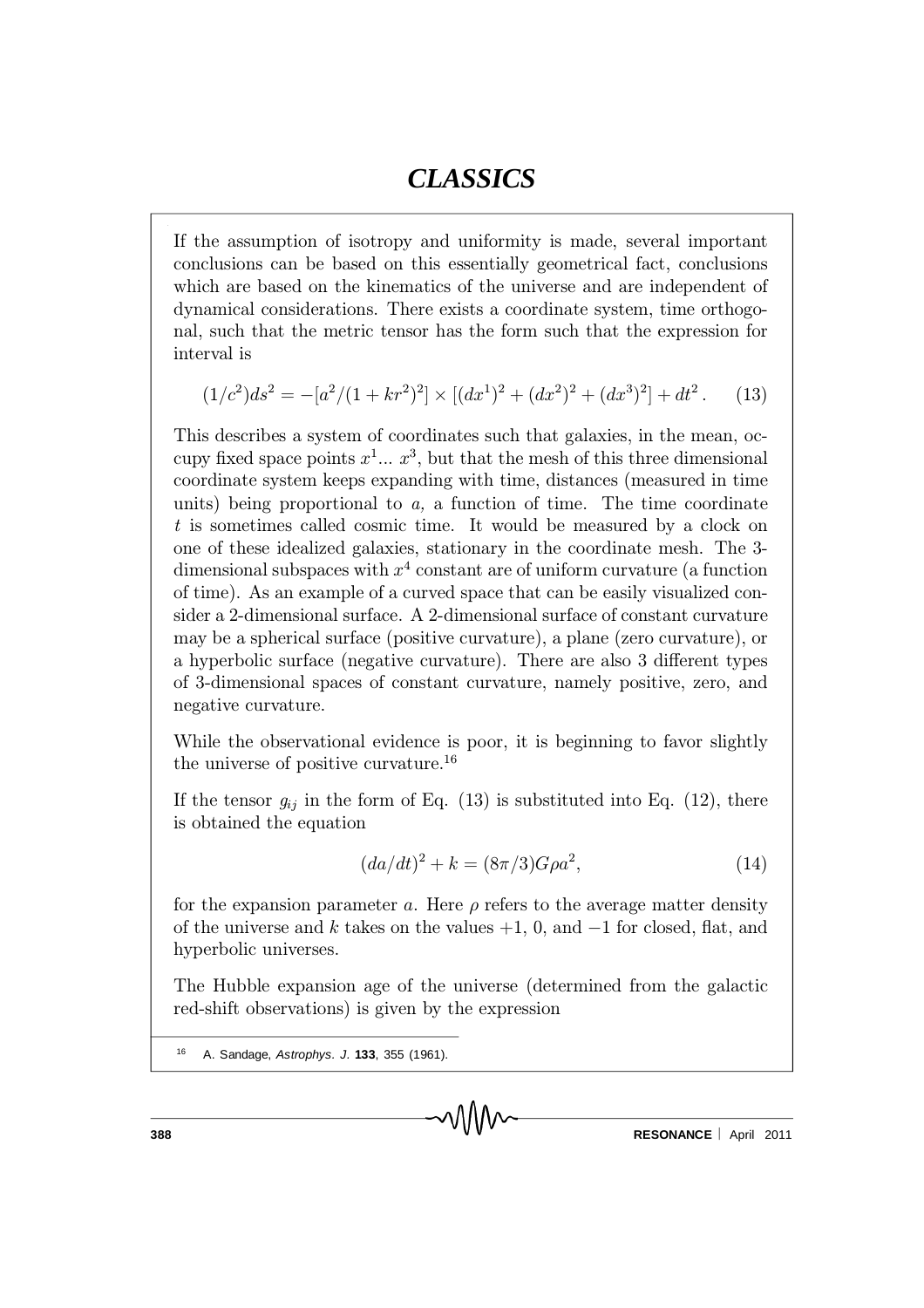$$
T_h = a/(da/dt). \tag{15}
$$

Another parameter of importance because it can be measured, albeit very imperfectly, is the acceleration parameter.

$$
q_0 = -a \frac{d^2 a}{dt^2} / \left(\frac{da}{dt}\right)^2 = \frac{4\pi}{3} GT_h^2 \left(\rho + 3\frac{P}{c^2}\right),
$$
 (16)

where  $P$  is the pressure.

Assuming for definiteness (although the observations are not this firm) that the present value of the Hubble age is  $T_h = 1.3 \times 10^{10}$  years and that of  $q_0$  is  $\sim$  1.0, one finds that the calculated density of matter in the universe is  $2 \times 10^{-29}$  g/cm<sup>3</sup>. This calculation is based upon the assumption that the average matter pressure in space is negligible and this result is to be compared with an observed density of visible matter of  $10^{-31}$  g/cm<sup>3</sup>.

This vast discrepancy is interpreted by many cosmologists to mean that space contains matter outside the galaxies, perhaps ionized, perhaps neutral but at very low temperature. It has also been suggested that the required energy density may be provided by a vast swarm of the almost unobservable neutrinos. Gravitational waves and scalar waves are another possible source of energy. Such a large amount of energy in the form of massless particles (neutrinos or gravitons) would imply a large pressure in space  $(2.10^{-8}$ dyn/cm<sup>2</sup> ). Some cosmologists interpret the discrepancy as implying that the cosmological term in Einstein's equations, a term which we dropped, must be included.

If pressure in space is negligible, a value of  $q_0 > 0.5$  implies that space is closed. If the energy is supplied by neutrinos, gravitons, or scalarons, the condition for space to close is  $q_0 > 1.0$ . It is apparent that the observations tend to favor the universe with a closed space. However, the value  $q_0 = 1 \pm \frac{1}{2}$ 2 obtained from the observations does not inspire great confidence.

It has been explicitely assumed in the above development that the scalar field is nonexistent. If it does exist, surprisingly little modification is needed. Equations  $(12)-(16)$  are still valid. However, the energy momentum tensor of matter in Eq.  $(12)$  now contains contributions from the scalar field. Also the unit of measure of length is not based on the atom but is taken to be the characteristic length  $(\tilde{G}\hbar/c^3)^{\frac{1}{2}}$ .

**RESONANCE** April 2011 **389**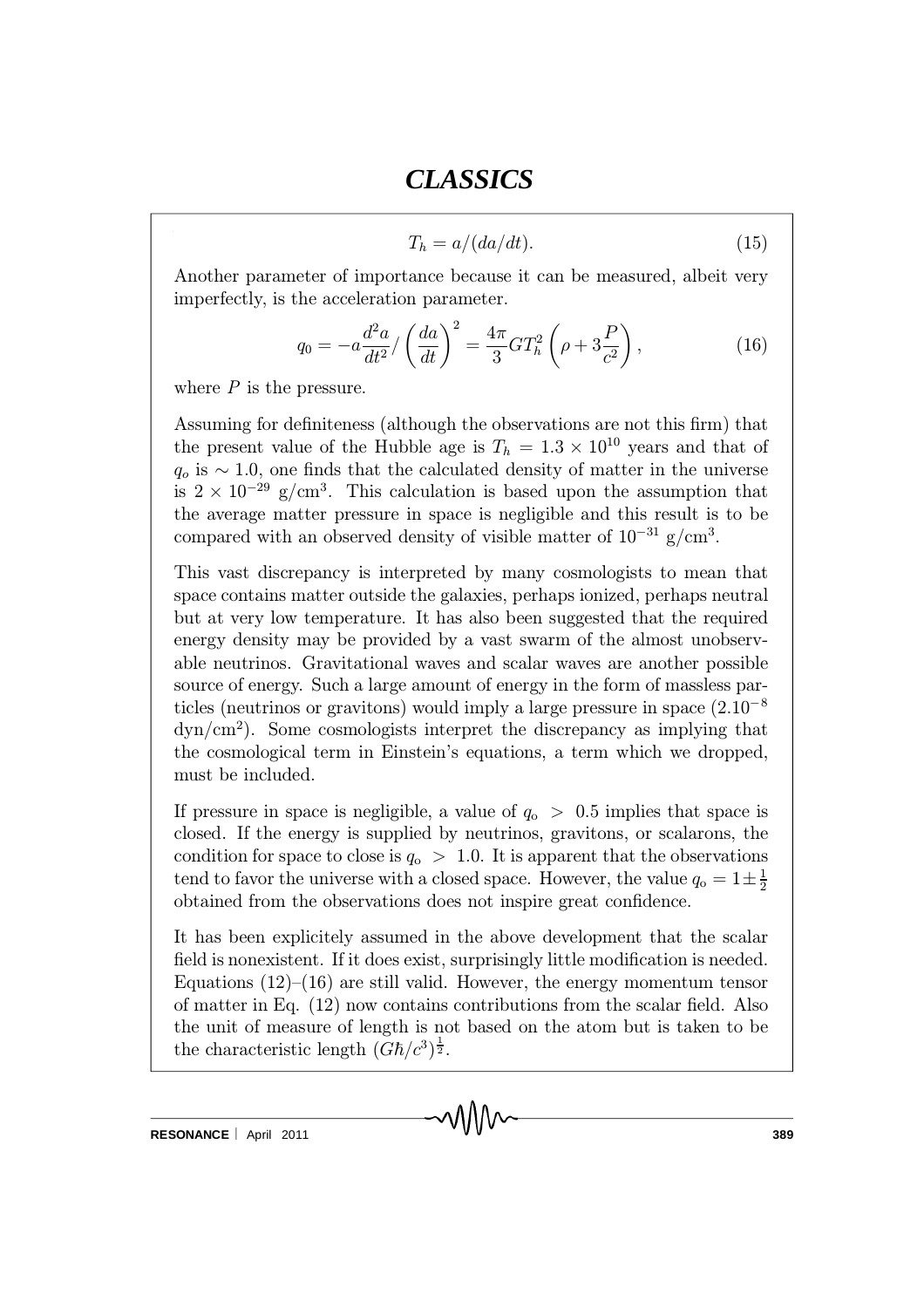The definition of the metric tensor of the Brans–Dicke theory is based on atomic-standard units of length and time. This (Brans–Dicke) metric tensor is obtained from that for which Eq.(12) is valid by multiplying by the reciprocal of the field scalar. In similar fashion, to obtain the cosmological expansion parameter of the Brans-Dicke theory, the  $a$  of Eq. (14) is multiplied by  $\lambda^{-\frac{1}{2}}$  (The time variable is also multiplied by this factor.) See Ref. 8 for the details of this transformation.

For the Brans-Dicke theory, the expansion parameter being based on  $\bar{g}_{ij}$ , the equation for  $a$  is a little more complicated. (See Ref. 11.) However, assuming outgoing wave boundary conditions for the scalar the solutions of this equation differ surprisingly little from those without the scalar present. An example is plotted in Fig. 1 for the case of a close space. The parameters have been chosen to correspond with the above assumed values of  $T_h$  but with  $q_0 = 1.15$ . The resulting value for the "age" of the universe is approximately  $7 \times 10^9$  years. Figure 1 includes a curve for  $\lambda$ , the scalar, which is to be interpreted as proportional to the reciprocal of the gravitational constant.

The curve for  $a(t)$  in Fig. 1 is nearly the same shape as that without a scalar field present. Also the gravitational constant given by  $\lambda^{-1}$  in Fig. 1 is not sufficiently rapidly varying function to make simple a decision between the two theories on the basis of the effect of a greater gravitational interaction, in the past, on the color and luminosity of distant galaxies.

#### STEADY STATE COSMOLOGY

Finally, it is necessary to make a few remarks about the steady-state cosmology of Hoyle,<sup>17</sup> and of H. Bondi and T. Gold.<sup>18</sup> This is based on the ingenious idea that a continually expanding universe could exist in a steady state, the continuous rarefaction implicit in expansion being vitiated by the creation of new matter. It is visualized that hydrogen materializes in free space, gathers into galaxies which in turn evolve and disappear through the general expansion process.

Because of the requirements of a steady state, the general expansion process

<sup>18</sup> H. Bondi and T. Gold, *Monthly Notices Roy. Astron. Soc*. **108**, 252 (1948).



<sup>17</sup> F. Hoyle, *Monthly Notices Roy. Astron. Soc.* **108**, 372 (1948); **120**, 256 (1960).